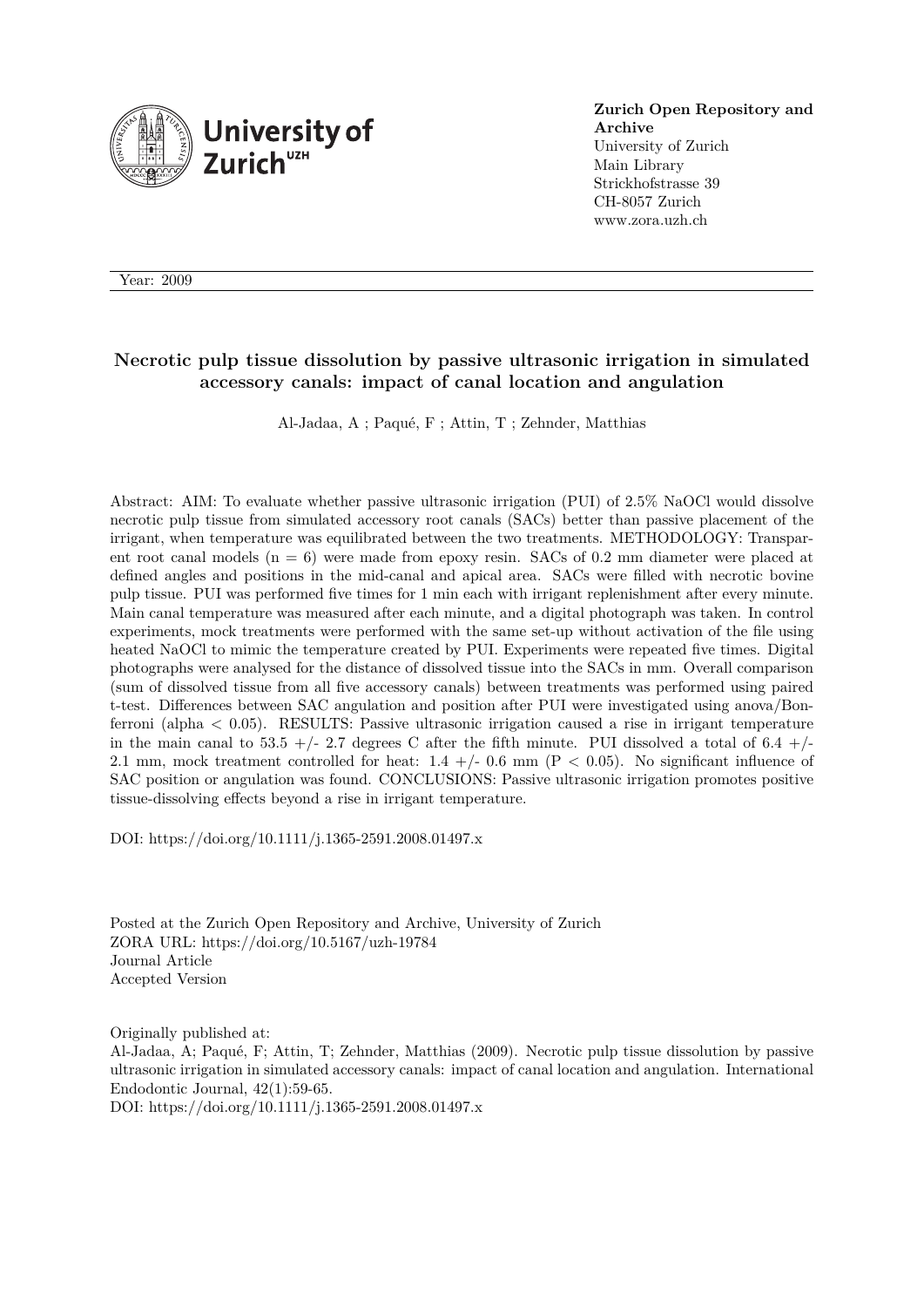# **Necrotic pulp tissue dissolution by passive ultrasonic irrigation in simulated accessory canals: impact of canal location and angulation**

**A. Al-Jadaa, F. Paqué, T. Attin, M. Zehnder**

Department of Preventive Dentistry, Periodontology and Cariology, University of Zürich Center of Dental Medicine, Zürich, Switzerland

**Key words:** sodium hypochlorite, passive ultrasonic irrigation

**Running title:** PUI in accessory canals

**Correspondence:** Matthias Zehnder, PD Dr. med dent PhD Department of Preventive Dentistry, Periodontology and Cariology University of Zürich Center for Dental Medicine Plattenstrasse 11, CH 8032 Zürich, Switzerland Tel: +41 44 632 8610 Fax: +41 44 634 4308 E-mail: matthias.zehnder@zzmk.uzh.ch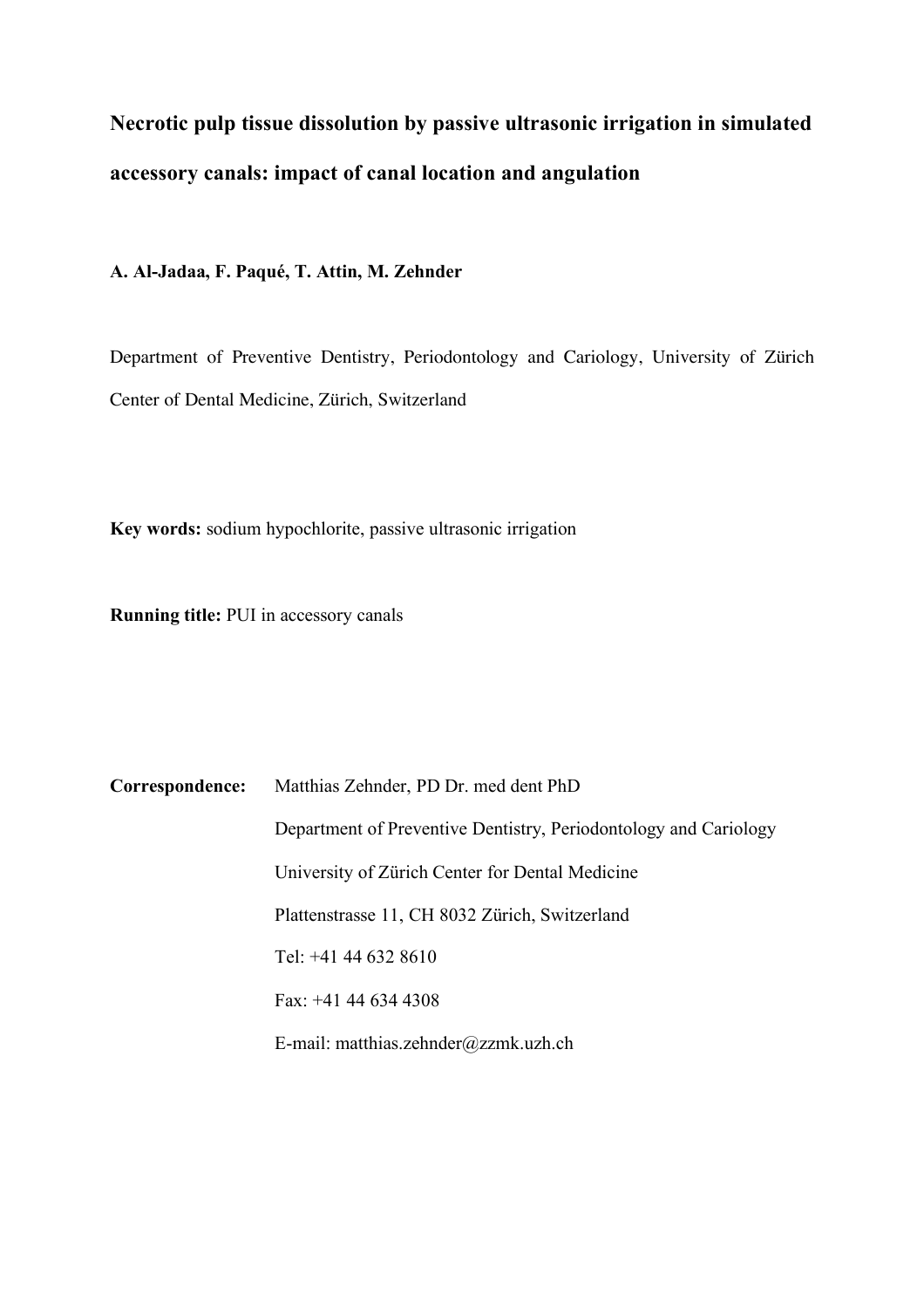#### *Abstract*

**Aim** To evaluate whether passive ultrasonic irrigation (PUI) of 2.5% NaOCl would dissolve necrotic pulp tissue from simulated accessory root canals (SACs) better than passive placement of the irrigant when temperature was equilibrated between the two treatments.

**Methodology** Transparent root canal models  $(N = 6)$  were made from epoxy resin. SACs of 0.2 mm diameter were placed at defined angles and positions in the mid-canal and apical area. SACs were filled with necrotic bovine pulp tissue. PUI was performed for five times 1 min with irrigant replenishment after each min. Main canal temperature was measured after each min, and a digital photograph was taken. In control experiments, mock treatments were performed with the same set-up without activation of the file using heated NaOCl to mimick the temperature created by PUI. Experiments were repeated 5 times. Digital photographs were analysed for the distance of dissolved tissue into the SACs in mm. Overall comparison (sum of dissolved tissue from all 5 accessory canals) between treatments was performed using paired t-test. Differences between SAC angulation and position after PUI were investigated using ANOVA/ Bonferroni (alpha < 0.05).

**Results** PUI caused a rise in irrigant temperature in the main canal to  $53.5 \pm 2.7$  °C after the fifth min. PUI dissolved a total of  $6.4 \pm 2.1$  mm, mock treatment controlled for heat:  $1.4 \pm 0.6$ mm  $(P < 0.05)$ . No significant influence of SAC position or angulation was found.

**Conclusions** PUI promotes positive tissue-dissolving effects beyond a rise in irrigant temperature.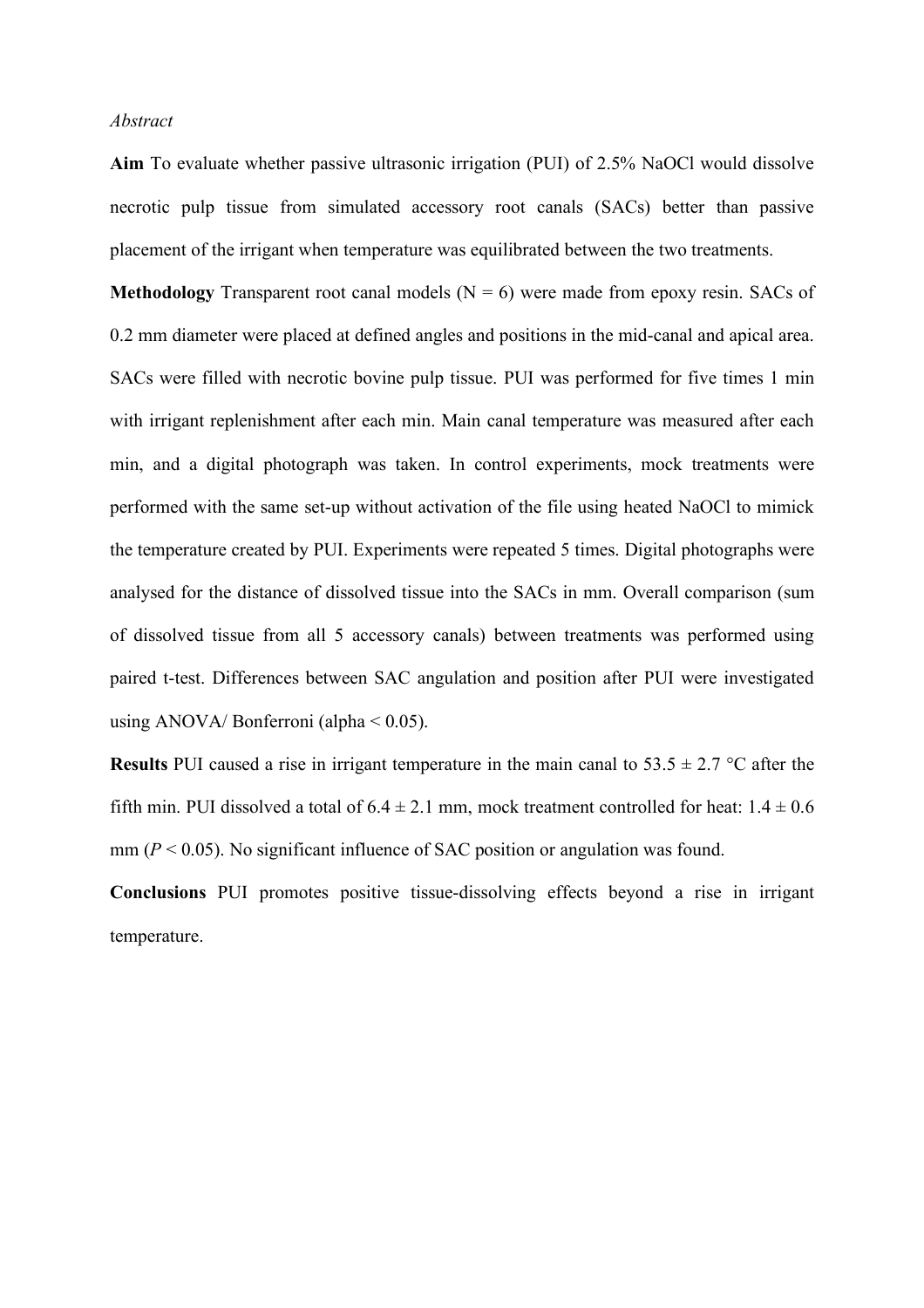## **Introduction**

Disinfection and débridement of root canals is an important aspect of endodontic treatment. Based on the fact that mechanical preparation alone cannot fully achieve this aim (Byström & Sundqvist 1981), the chemo-mechanical principle using topically applied substances during and after instrumentation was established. In this context, the correct choice of the chemicals to be used and their ideal mode of application are of interest. Sodium hypochlorite is the root canal irrigant of choice for many practitioners, as it dissolves necrotic tissue (Naenni *et al.* 2004) and has a superior antimicrobial effect compared to most other disinfectants that have been used in the root canal system (Vianna *et al.* 2006). It has been shown that the local efficacy of hypochlorite preparations can be improved by heating the solution to be applied (Sirtes *et al.* 2005). Alternatively, the irrigant can be activated mechanically. Among the mechanical methods for irrigant activation, passive ultrasonic irrigation (PUI) is probably the most established method (van der Sluis *et al.* 2007).

Ultrasound was first introduced to endodontics in 1957 for mechanical root canal and root end preparation (Richman 1957). Later, it was realized that ultrasonic activation could be beneficial in enhancing the efficacy of irrigants in the root canal (Martin 1976, Martin & Cunningham 1985). The main effects in this context are (transitional) cavitation and streaming (Walmsley 1987). Both phenomena are well known to enhance the effectiveness of antiseptics, especially sodium hypochlorite (Martin & Cunningham 1985, Blume & Neis 2005). Whilst streaming undoubtedly occurs, it is unclear whether cavitation indeed happens in the root canal system (Ahmad *et al.* 1987, Lumley *et al.* 1988). A third, sometimes overlooked, effect of the application of ultrasonic energy in the root canal is the general increase in irrigant temperature (Cunningham *et al.* 1982, Cameron 1988).

Researchers have extensively studied the influence of ultrasonic irrigant activation on the appearance of root canal walls as observed by scanning electron microscopy (Ahmad *et al.* 1987, Abbott *et al.* 1991). Others used a scoring model of the stained organic débris and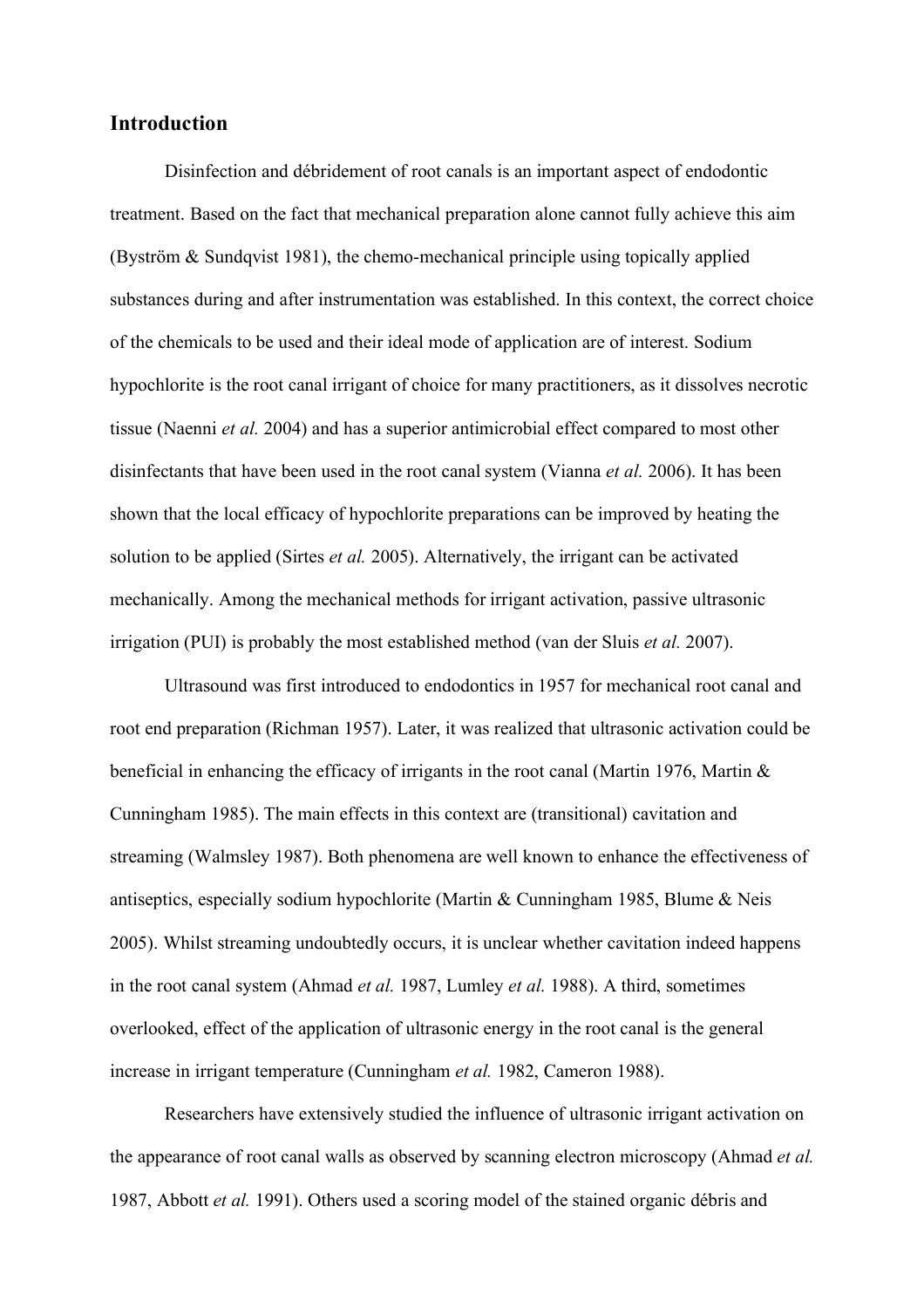smear layer (Cheung & Stock 1993). It was found that ultrasonic activation increases the débridement activity of sodium hypochlorite (Cameron 1987). Using artificially prepared grooves filled with dentine débris in the walls of human root canals as well as in artificial canals, it has been shown that PUI has the potential to remove débris from canal extensions and irregularities (van der Sluis *et al.* 2005). It was also shown *in situ* that the soft tissue débridement of sodium hypochlorite is greatly enhanced by ultrasonic activation in the isthmus areas of human mandibular molars (Burleson *et al.* 2007). However, until now the impact of PUI on accessory canals is still unclear due to the lack of studies with such observations. It has been shown that clinically, these areas are especially difficult to clean (Nair *et al.* 2005). The lack of studies on irrigant action in lateral or accessory canals can be referred to the difficulty in carrying out such investigations on natural teeth, as the accessory canal position and status before treatment are difficult to be determined. Consequently, there appears to be a need for standardized models simulating accessory canals with multiple controlled variables yielding repeatable results. The aim of this study was to establish a model especially tailored for this purpose.

## **Materials and methods**

#### **Fabrication of model**

It was rather difficult to find a suitable model that would allow the observation and direct quantitative measurement of the tissue before and after the irrigation. Decision was taken to produce a transparent model. It was prepared using a wax mold that was filled with epoxy resin (Stycast, Emerson & Cuming, Westerlo, Belgium). To ensure reproducibility of the model, a sheet of paper with a drawing representing the main canal, position and angulation of accessory canals was used as reference to assemble the parts in the proper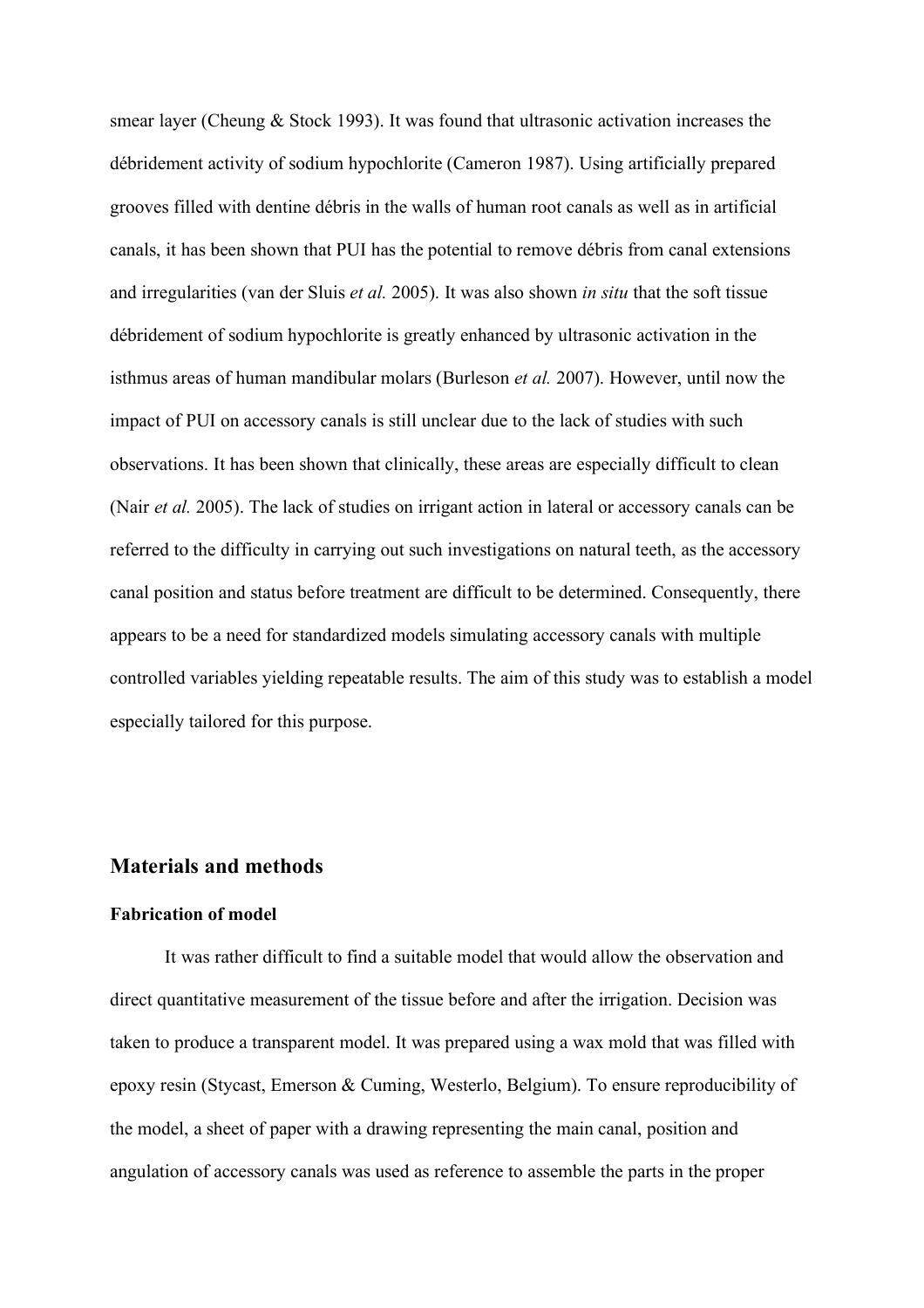position using super glue before transferring them to a box made of pink plate wax with a dimension of 30, 20 and 15 mm length, width and height, respectively (Fig. 1a, b). The main canal was simulated using a D-size finger spreader (Dentsply Maillefer, Ballaigues, Switzerland). This instrument had a length of 25 mm, a tip diameter of 0.35 mm, and a .06 taper (Briseño Marroquín et al. 2001). Accessory canals were created by 0.2-mm stainless steel wires (Fig. 1b, c). The length of the canal was determined by allowing 5 mm of the wire to extrude from a 22-gauge needle (Ultradent Products, Inc. South Jordan, UT, USA), The needle was used later to carry the necrotic pulp tissue and apply it into the canal by means of injection. A pair of canals were placed at distances 1 and 9 mm from the main canal apex opposing each other, one of these was made perpendicular to the main canal, the other created a 45° angle with the apical extension of the main canal. In addition, an accessory canal that continued in the direction of the main canal (180°) was created. A millimetric paper scale was placed parallel to the long access of each simulated accessory canal to ensure a precise measurement of the length of tissue dissolution. Eight models were fabricated to be used in the study. Before any of the models were used, continuity of simulated accessory canals with the main canal was ensured by introducing a 0.2-mm wire inside each accessory canal until it appeared in the main canal. Finally, a simulated pulp chamber and reservoir for the passively placed irrigant was created using a rubber tube with a length of 7 mm and 3 mm internal diameter, which was glued over the main canal entrance. This reservoir ensured that the whole canal was still filled with irrigant after the passive ultrasonic activation procedure described below. A model ready to be filled with necrotic pulp tissue is depicted in Fig. 1, panel d.

## **Bovine pulp tissue preparation**

The accessory canals of seven models were filled with bovine pulp tissue. The tissue was obtained from bovine anterior teeth of animals that were raised and slaughtered for food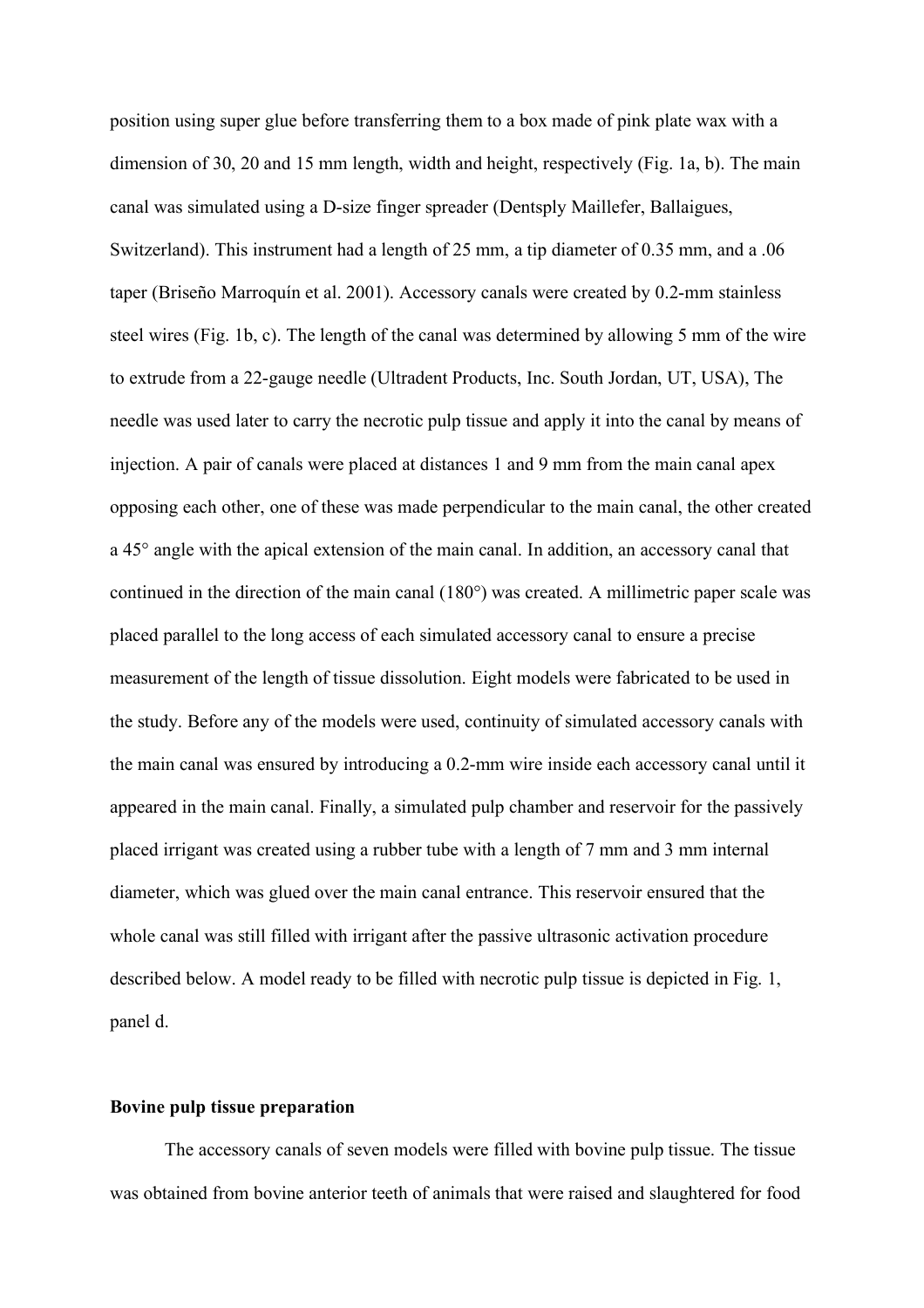production according to the Swiss standards of animal welfare. Consequently, this study was not considered an animal study and the internal review board had no objections to the current protocol. Pulps were extirpated after decoronation of the teeth and then frozen at -20°C. Frozen tissue was thawed, dried with paper tissues, and then each piece was immersed in liquid nitrogen to achieve a solid dry material. Subsequently, tissue was transformed into fine particles using a scalpel to scratch the hard surface. Sometimes it was required to re-immerse the piece into liquid nitrogen several times to maintain its solid consistency. When a sufficient amount of tissue was prepared, a 22-gauge needle (Ultradent Products) was used to aspirate part of it and then the needle was inserted in its place in the model until it reached the outer end of the simulated accessory canal. The tissue was injected in the accessory canal until part of it extruded into the main canal. Excess tissue was placed in the wide entrance of the carrying needle to obtain a passive closure simulating a pathosis rather than a tight seal of the simulated accessory canals. This procedure was repeated in all the five simulated accessory canals in each model.

The models were re-filled for the control experiments with heated NaOCl and NaOCl at room temperature (see below) after removing the old tissue from accessory canals and extensive rinsing with tap water.

#### **Control experiments on temperature**

It is well known that ultrasonic irrigant activation is associated with heat generation (Cunningham *et al.* 1982, Cameron 1988). An increase in temperature can enhance the efficacy of NaOCl (Sirtes *et al.* 2005). To discern between pure temperature and other ultrasonic effects on NaOCl, the temperature associated with PUI in the current model was determined. A preliminary study was carried out using one of the models fabricated for the study. The temperature was recorded after each 1 min of activation and also after each flush with 1 mL 2.5% (wt/vol) NaOCl using a thin couple wire connected to a calibrated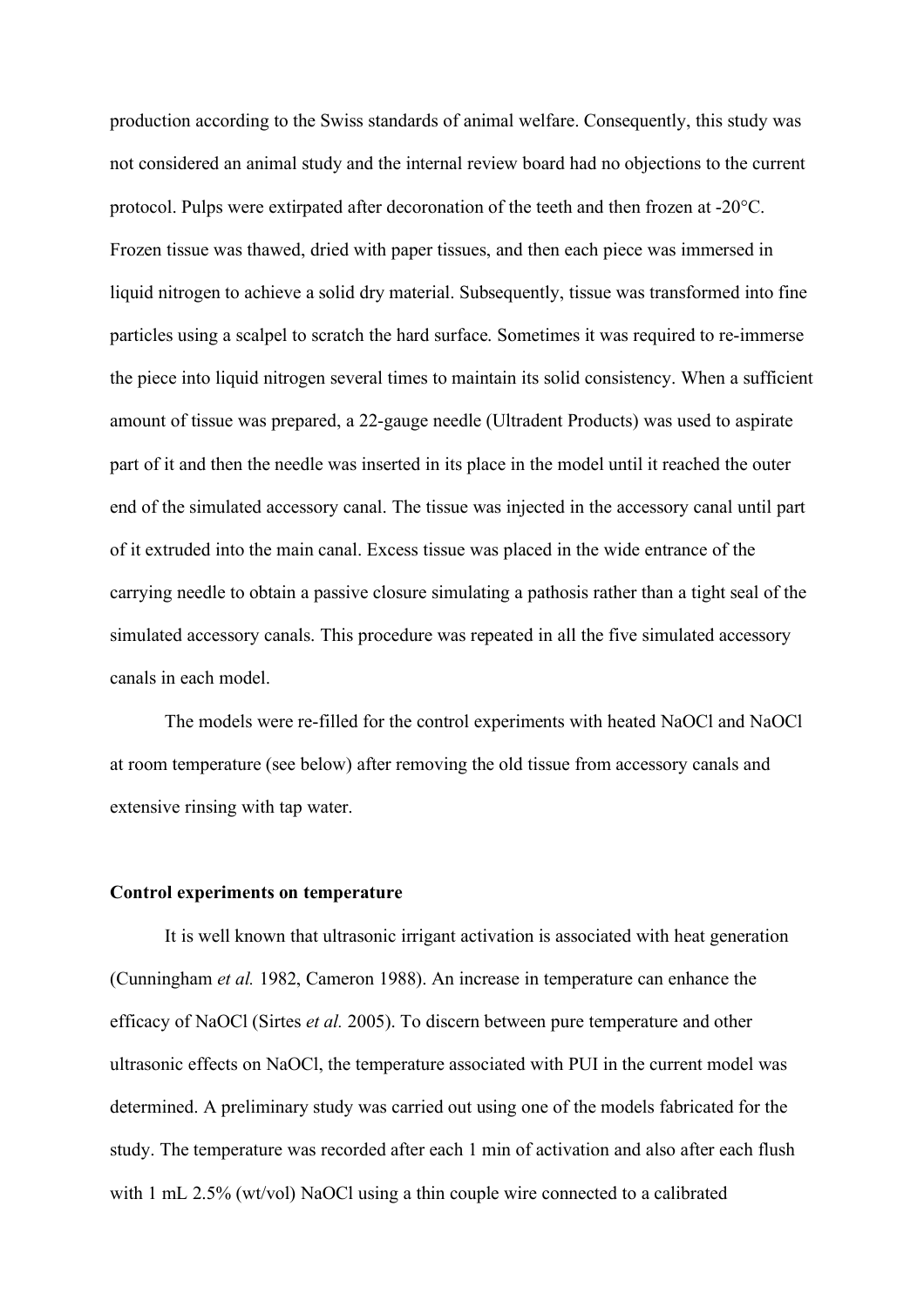temperature measuring device (Testo Term 9010, Lenzkirch, Germany). This procedure was carried out over five min and repeated three times. After the intracanal temperature created by PUI in the current set-up was known, the irrigant temperature to be used in the second part of the study was determined by trial. The irrigant was heated by placing the irrigation syringe inside a water bath and the temperature was measured after each irrigation by 1 mL of 2.5% NaOCl and after 1 min of irrigation. After that 1 min the syringe was returned back to the water bath to ensure stable temperature. The irrigant temperature inside the syringe was measured by introducing the couple wire through its opening just before the irrigation. The temperature was raised gradually until the suitable temperature inside the canal was achieved. This procedure was repeated three times.

#### **Main experiment**

The model was held on a cone especially designed to direct light through it in order to have a contrast facilitating the interpretation of results and to prevent artifacts caused by overexposure of light. Halogen Light (Intralux 4000-1, Volpi AG, Schlieren, Switzerland) was introduced from behind the model and through the cone. An initial photograph using a 10 megapixel camera (Nikon D200, Tokyo, Japan) mounted on a stand in front of the model was taken to ensure the complete filling of the simulated accessory canals with pulp tissue and to allow comparison later on. The irrigation protocol was as follows: 1 mL of 2.5% NaOCl at room temperature was introduced to full canal length by a long irrigation needle with 30 gauge diameter (Max-i-Probe, Hawe Neos, Bioggio, Switzerland). Care was exercised that the opening at the needle tip was not directed toward the accessory canals directly. An ultrasonic device (EMS 400, EMS, Nyon, Switzerland) with its power set at the ¼ of the scale, with an ultrasonic stainless steel K-type file size 15 (Endosonore, Dentsply Maillefer) mounted on an ultrasonic adaptor (Piezon, 90° Endo File Holder, EMS) was used to activate the irrigant in the canal with an up and down motion by hand at a ratio of 10 mm/sec to the full length of the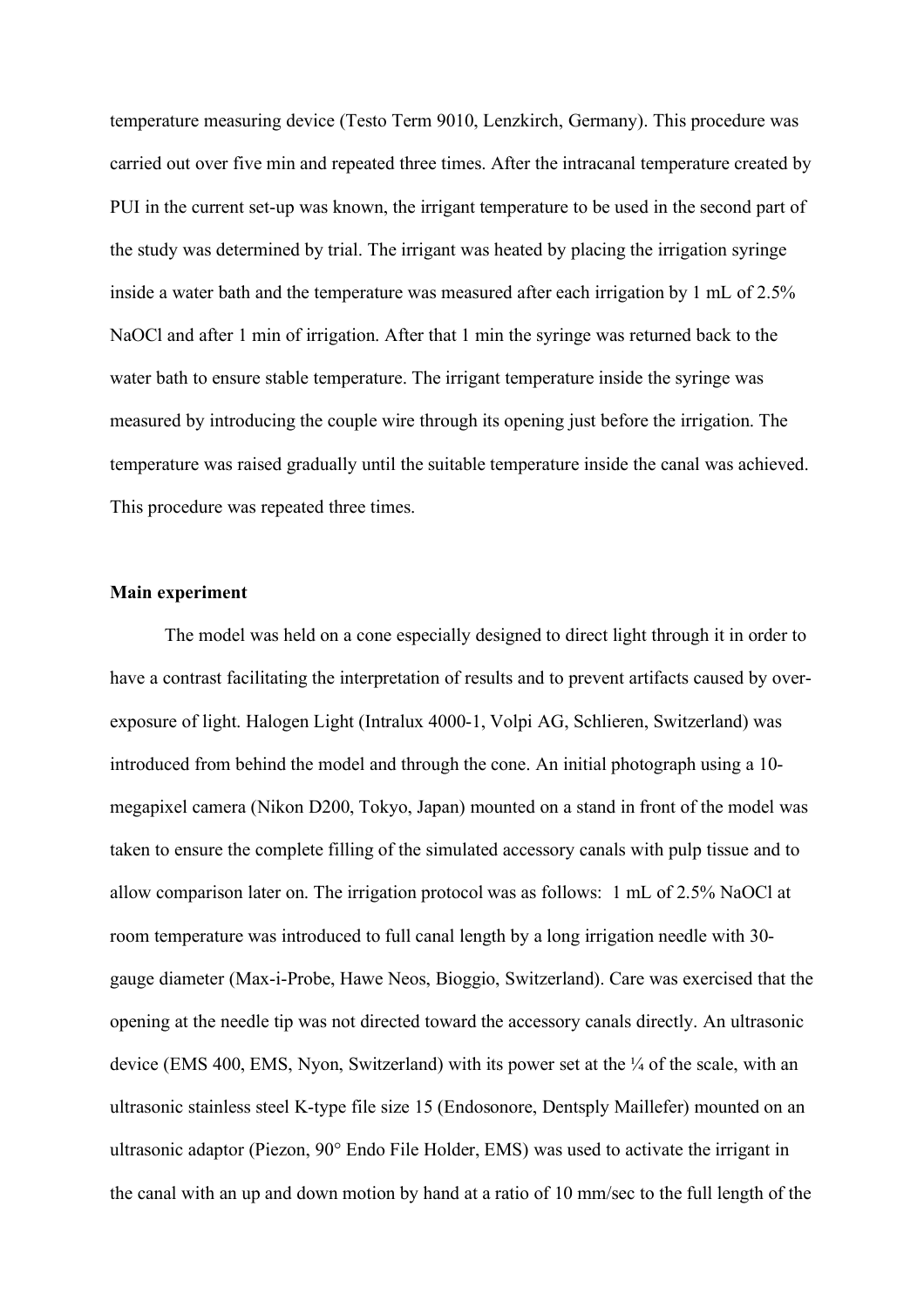canal minus half a millimeter, for 1 min. Subsequently, a photo was taken and the main canal was irrigated with 1 mL of sodium hypochlorite at room temperature. The same procedure was repeated every min for a whole duration of 5 min. At the end of the fifth min, the temperature inside the canal was measured to ensure that the ultrasonic file was active. The ultrasonic file was replaced for each model to avoid fracture, whilst the ultrasonic adaptor was replaced after two models. This protocol was carried out on the seven models. In the control experiments, the models were refilled with tissues as described before and the same procedure was carried out except for the NaOCl temperature which was 68-69°C in the second experiment and at room temperature the third time. The file was introduced in the canal without ultrasonic activation in these two experiments. The experiment for the second and third parts were carried out only on six models because one of the models was lost due to a fractured file in the first part. Results from that model were discarded.

#### **Data generation and analysis**

Data from the temperature experiments are presented as means and standard deviations  $(N = 3)$ .

The photos were analyzed using the ImageJ program (nih.gov). The outcome variable assessed here was distance of tissue dissolution in simulated accessory canal, measured from the canal entrance to the closest tissue-irrigant interface. Measurements were performed by one operator, who was tested for his accuracy by analysing the same images ten times after different intervals. The error of the individual measurement was less than 0.05 mm. Consequently, data pertaining to tissue dissolution were rounded to 0.1 mm. To compare overall tissue dissolution at room temperature with the corresponding values obtained by PUI and in the temperature-controlled experiments, the sums of distances of tissue dissolution in all accessory canals per model were averaged for each mode  $(N = 6)$  and compared by a paired t-test. To compare the impact of accessory canal position and angulation on tissue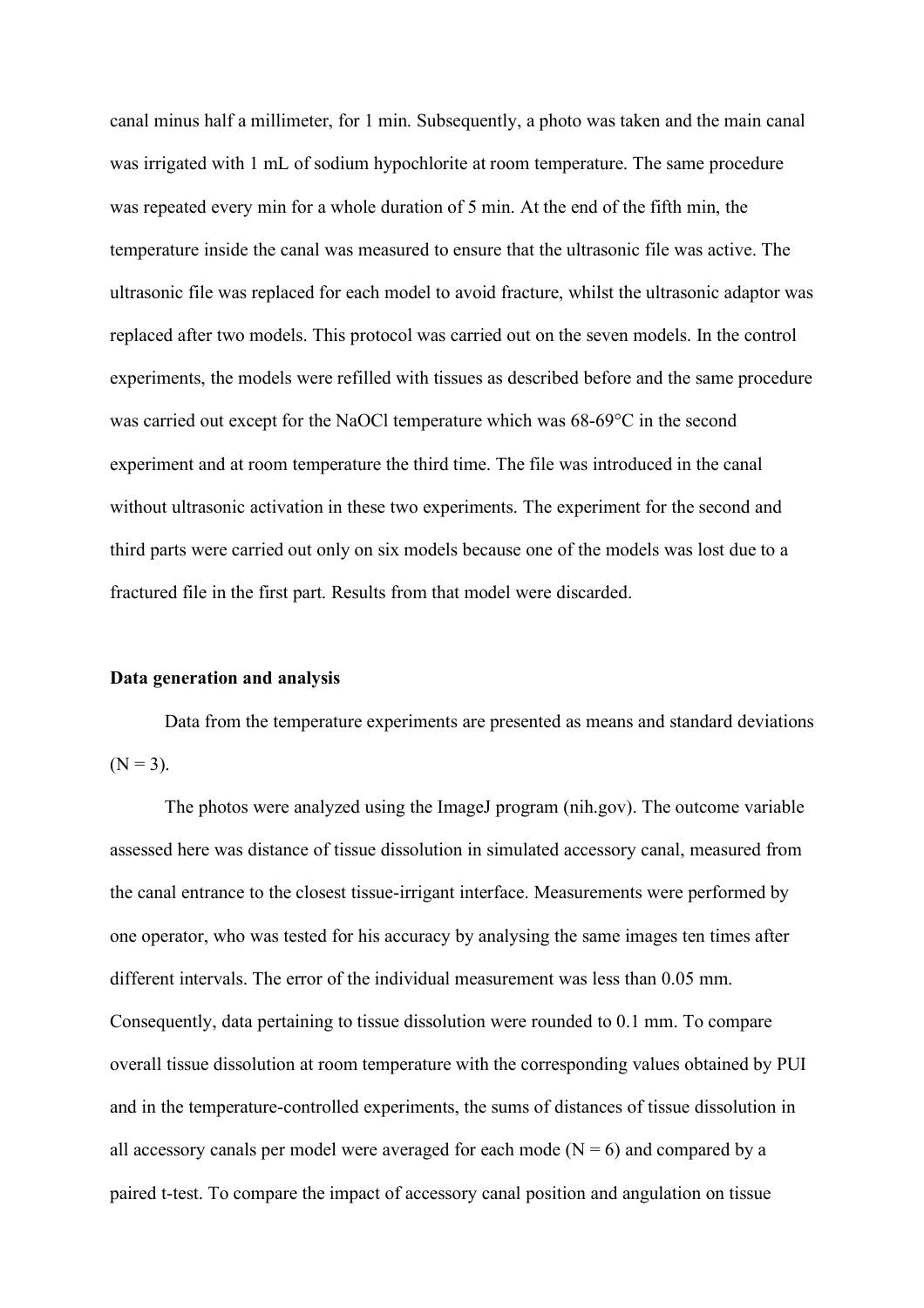dissolution by PUI, mean values per simulated accessory canal were compared by one-way analysis of variance (ANOVA). Bonferroni's correction was applied for multiple testing. The alpha-type error was set at 0.05.

## **Results**

## **Temperature**

Passive ultrasonic irrigation caused a rise in hypochlorite temperature in the main canal to  $53.5 \pm 2.7$  °C after the fifth min (Fig. 2). For the temperature-control experiment, the suitable irrigant temperature in the syringe was found to be 68-69 °C, which was achieved by placing the 5-mL irrigation syringe in a water bath of 75°C for 5 min. This resulted in an overall temperature in the canal that was similar to the one observed with PUI (Fig. 2).

One of the observations, which might affect the clinical usability of PUI, was that after multiple usage of the ultrasonic adaptor (usually after 12 to 14 min of activation), the temperature suddenly dropped, indicating a loss of ultrasonic energy transmitted to the irrigant in the canal. After multiple trials and by exclusion it was found that the rubber ring between the two parts of the ultrasonic adaptor wore out so that there was less activation of the ultrasonic file. This observation necessitated a regular replacement of the adaptor. As an extra precaution the temperature was measured after the fifth and final min of PUI in each individual model as an indicator of the ultrasonic activity inside the canal.

## **Tissue dissolution**

The mean sums of dissolved tissue from simulated accessory canals after 5 min of PUI or the mock treatments were: PUI:  $6.4 \pm 2.1$  mm, mock treatment at room temperature:  $0.8 \pm 1$ 0.3 mm, and mock treatment controlled for heat:  $1.4 \pm 0.6$  mm. The difference between the heated irrigant and the counterpart administered at room temperature was not significant at the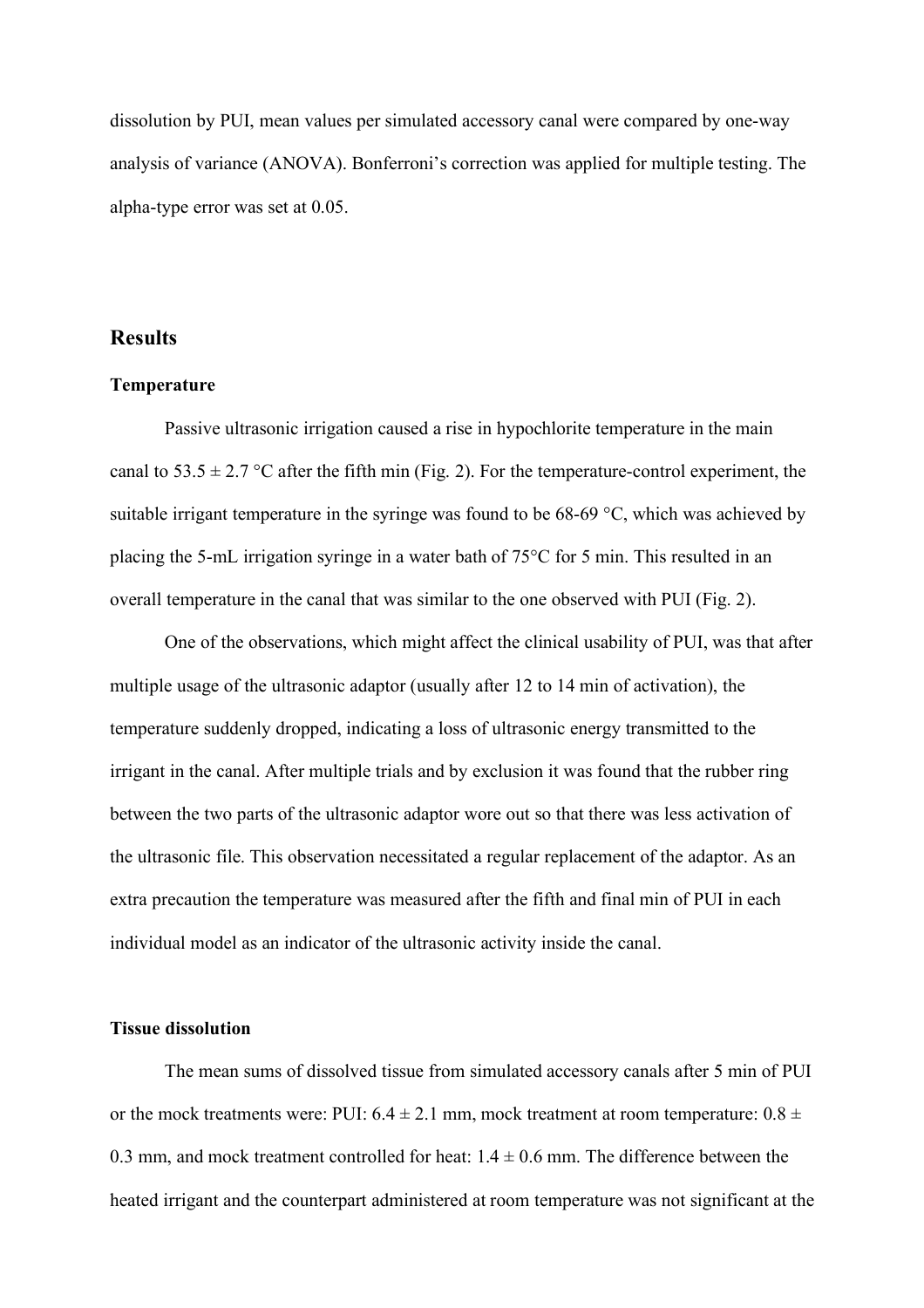0.05 level, whilst there was a significant  $(P < 0.05)$  difference between both these treatments and PUI, indicating a clear PUI effect.

When the influence of simulated accessory canal position and angulation on tissue dissolution by PUI was studied (Table 1), it was noted that regardless of accessory canal position or angulation, a plateau was reached after the third min of activation. Furthermore, there was no significant difference in tissue dissolution between different simulated accessory canals at any time.

## **Discussion**

The current study showed a positive effect of passive ultrasonic irrigation (PUI) in conjuction with a sodium hypochlorite irrigant on pulp tissue dissolution from simulated accessory canals in an epoxy resin model. This effect was not explained by a simple rise in overall irrigant temperature.

The current study is limited by the fact that epoxy resin is a completely different material from human dentine, and direct clinical conclusions can therefore not be drawn from the results presented here. Furthermore, the simulated main canal in the current model was completely straight. This type of anatomy is rarely encountered in natural teeth. However, the aim of this study was to discern between mere temperature and other PUI effects in the cleansing of accessory canals. For this purpose, the model appeared adequate. However, despite the standardization of the models that were used, data variation pertaining to the distance of dissolved tissue in simulated accessory canals was still relatively high as indicated by the high standard deviations (Table 1). This can be explained by the difficulty in obtaining completely homogenous and standardized fills of necrotic tissue in these thin canals. On the other hand, the density of necrotic tissue in infected natural accessory canals might also vary. It is a common observation when dealing with natural tissues such as the bovine pulps that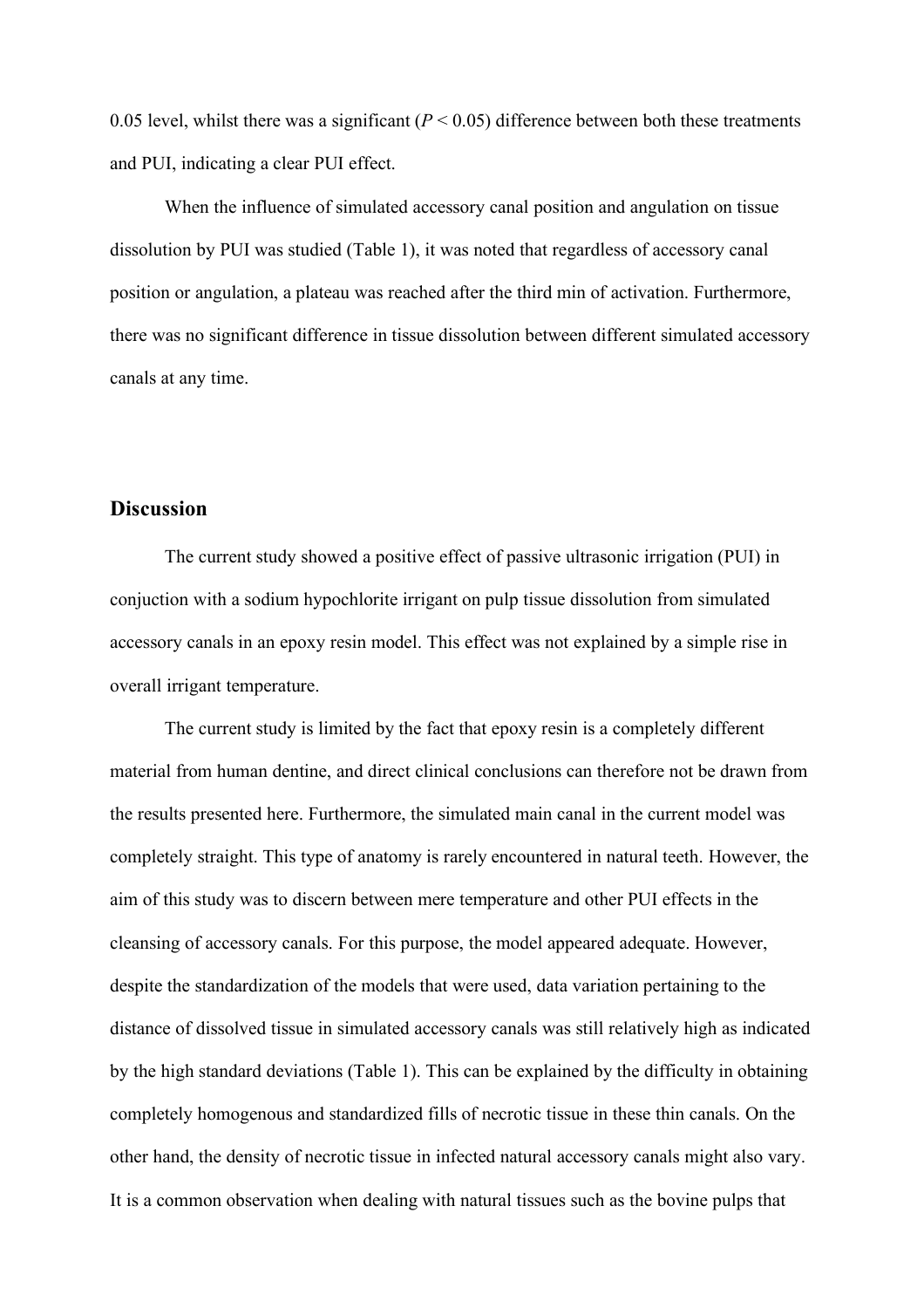were used in the current investigation that outcomes vary. In addition, because the ultrasonic tip was guided by hand, it was impossible to control where it touched the canal wall, which may also have contributed to the variance in outcome. A further limitation of this study is the fact that the average width of accessory canals is not known or published (De Deus 1975). However, based on our own observations on micro-computer tomographies of human teeth, 200 um appeared to be a fair approximation.

The temperature that was measured in the current study was somewhat higher than that measured in natural teeth, which may be due to the fact that thermal transducing properties of dentine differ from those of epoxy resin (Brown *et al.* 1970). Using PUI with intermittent flushes, temperatures of up to 45°C were measured in root canals of natural teeth after 30 sec of ultrasonic irrigant activation (Cameron 1988). Considering the shorter activation times, there appears to be little variance between these published data and the current results. However, other researchers found the temperature rise in the root canal promoted by PUI to be minimal (Ahmad 1990). However, a root canals were widened to an ISO-size 80 in that study, which might explain the differences.

The exact mechanism by which ultrasonic hypochlorite activation can affect the tissue in accessory canals is still unclear. One hypothetical mechanism is the collapse of bubbles during transient cavitation that produces a pressure-vacuum effect, which sucks the canal content to the inside rather than pushing it further in the canal. This will be followed by diffusion of the irrigant in the main canal to substitute the space created (Martin  $\&$ Cunningham 1985). Another possibility is that the streaming around the activated file due to the cohesion between fluid particles inside the accessory canal and the irrigant in the main canal sucks the content of the accessory canals into the main canal with fluid flow toward the main canal (Ahmad *et al.* 1992). The third possibility is a local temperature effect due to the collapse of bubbles during transitional cavitation. It has been shown that locally, the temperature can reach up to 5000°C with heating and cooling rates greater than  $10^9$  K/s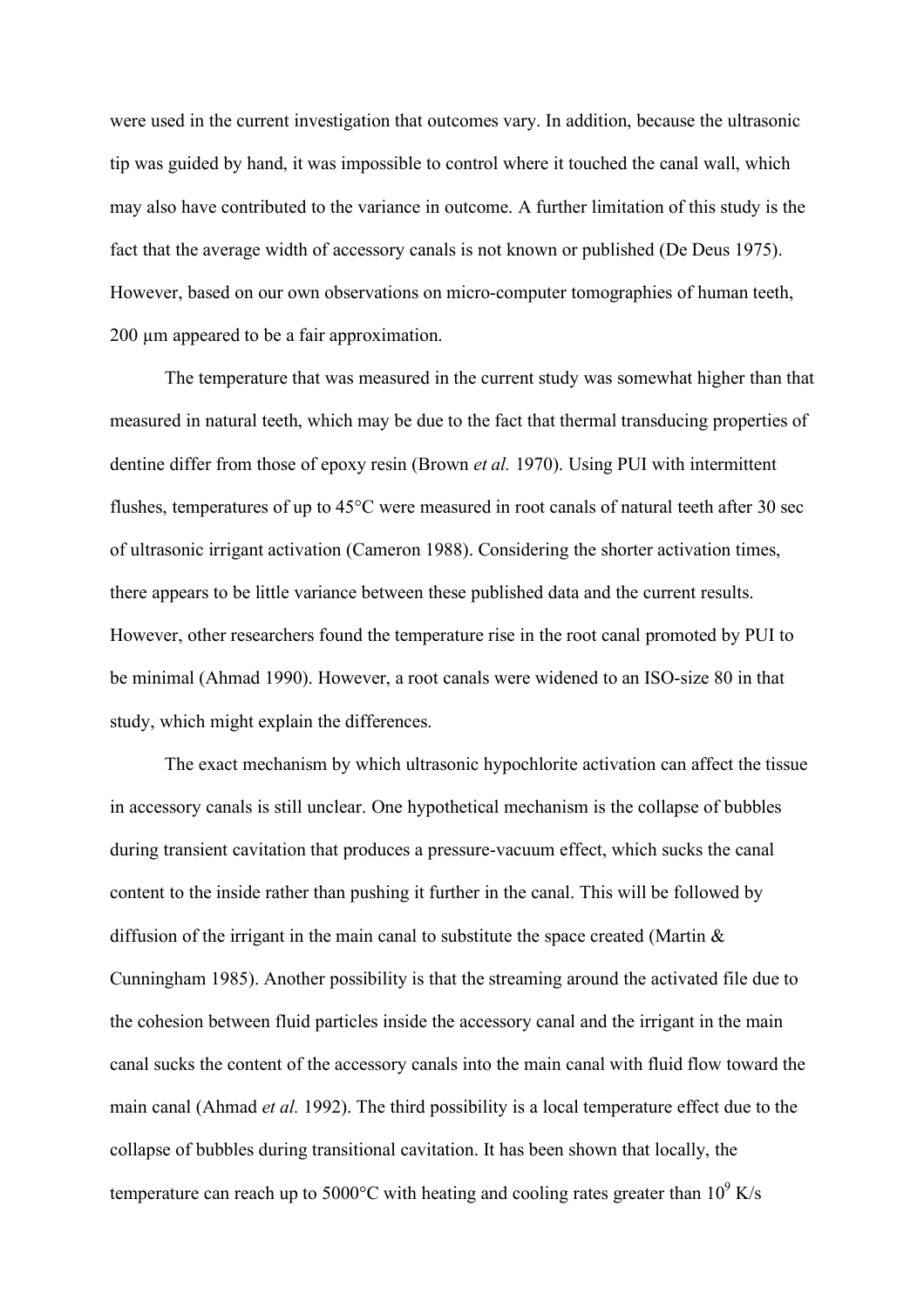during cavitation (Suslick 1990). Consequently, a great part of the ultrasonic effect may still be thermal, but just not measurable by assessing the overall irrigant temperature. However, it is still unclear at this point whether transient cavitation occurs in the root canal at all. Based on preliminary observations with dye solutions of different colours in the model described here, it was noted that little streaming occurred in the apical area, especially in the simulated accessory canal at 180° at the apical end of the main canal (not shown). Nevertheless, tissue dissolution was similar regardless of accessory canal position or angulation in the current study. Consequently, it may be so that cavitation was, at least in part, responsible for the observed phenomenon of tissue dissolution by PUI. This again highlights what has been pointed out more than 20 years ago, namely that further studies are required to elucidate the phenomena behind ultrasonic effects that might or might not occur in the root canal.

One further observation that was made during the current study was that due to the high corrosive potential of hypochlorite and the heat that is generated during ultrasonic activation, material wearout occurred rather quickly. Initially, non-cutting nickel-titanium tips were used, but these fractured so frequently that it was decided to use the cheaper stainlesssteel files. Results between the two types of instruments were similar (data not shown).

#### **Conclusions**

- A model allowing the quantitative assessment of necrotic pulp tissue dissolution in simulated accessory canals was presented.
- The temperature generated in the main canal of this model by passive ultrasonic activation of a 2.5% NaOCl solution was over 50°C.
- This rise in overall temperature could not be responsible for the effectiveness of PUI.
- Tissue dissolution by PUI was irrespective of simulated accessory canal position or angulation.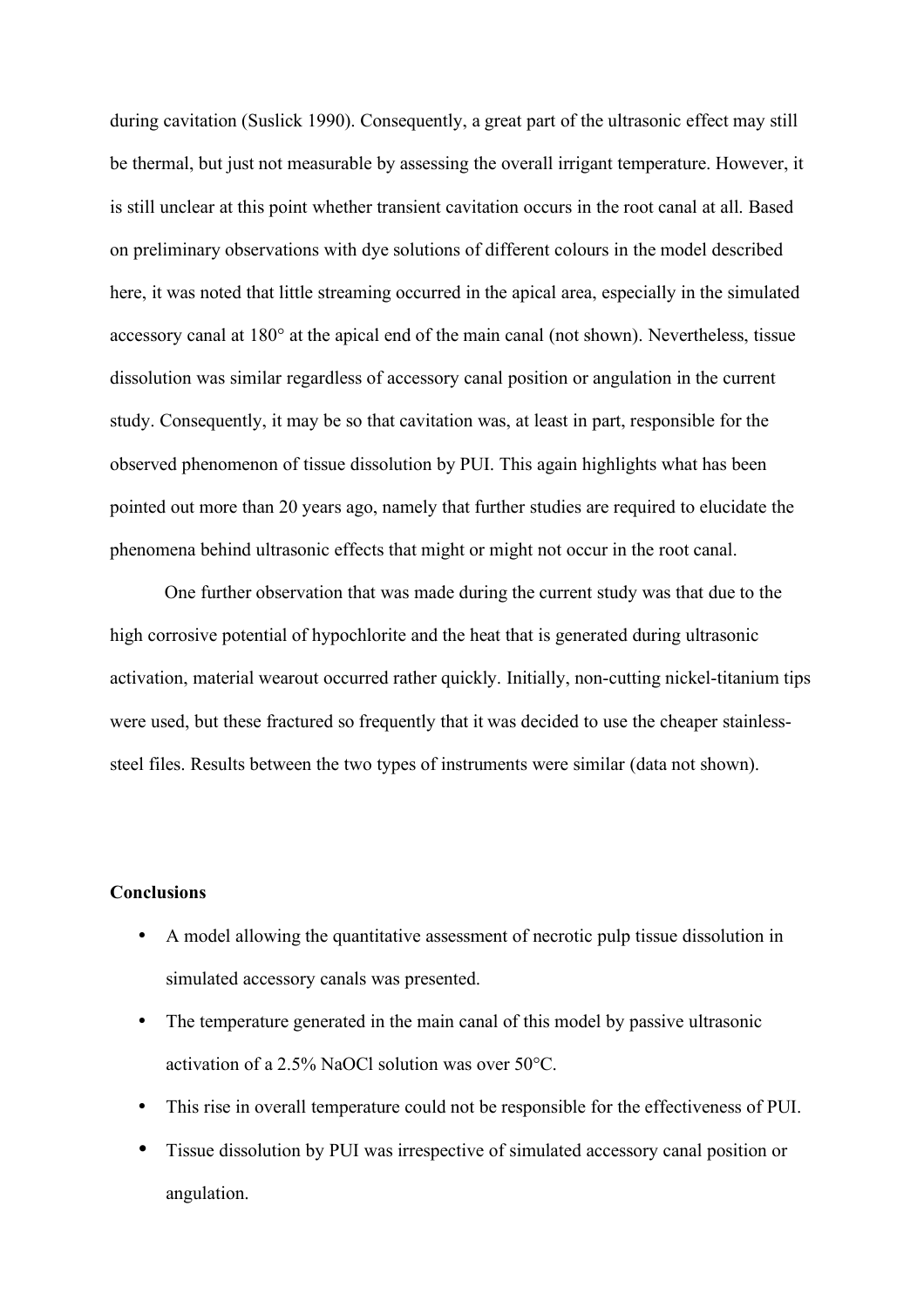#### • **References**

- Abbott PV, Heijkoop PS, Cardaci SC, Hume WR, Heithersay GS (1991) An SEM study of the effects of different irrigation sequences and ultrasonics. *International Endodontic Journal* **24**, 308-16.
- Ahmad M (1990) Measurements of temperature generated by ultrasonic file in vitro. *Endodontics and Dental Traumatology* **6**, 230-1.
- Ahmad M, Pitt Ford TR, Crum LA (1987) Ultrasonic debridement of root canals: an insight into the mechanisms involved. *Journal of Endodontics* **13**, 93-101.
- Ahmad M, Roy RA, Kamarudin AG (1992) Observations of acoustic streaming fields around an oscillating ultrasonic file. *Endodontics and Dental Traumatology* **8**, 189-94.
- Blume T, Neis U (2005) Improving chlorine disinfection of wastewater by ultrasound application. *Water Science and Technology* **52**, 139-44.
- Briseño Marroquín B, Wolter D, Willershausen-Zönnchen B (2001) Dimensional variability of nonstandardized greater taper finger spreaders with matching gutta-percha points. *International Endodontic Journal* **34**, 23-8.
- Brown WS, Dewey WA, Jacobs HR (1970) Thermal properties of teeth. *Journal of Dental Research* **49**, 752-5.
- Burleson A, Nusstein J, Reader A, Beck M (2007) The in vivo evaluation of hand/rotary/ultrasound instrumentation in necrotic, human mandibular molars. *Journal of Endodontics* **33**, 782-7.
- Byström A, Sundqvist G (1981) Bacteriologic evaluation of the efficacy of mechanical root canal instrumentation in endodontic therapy. *Scandinavian Journal of Dental Research* **89**, 321-8.
- Cameron JA (1987) The synergistic relationship between ultrasound and sodium hypochlorite: a scanning electron microscope evaluation. *Journal of Endodontics* **13**, 541-5.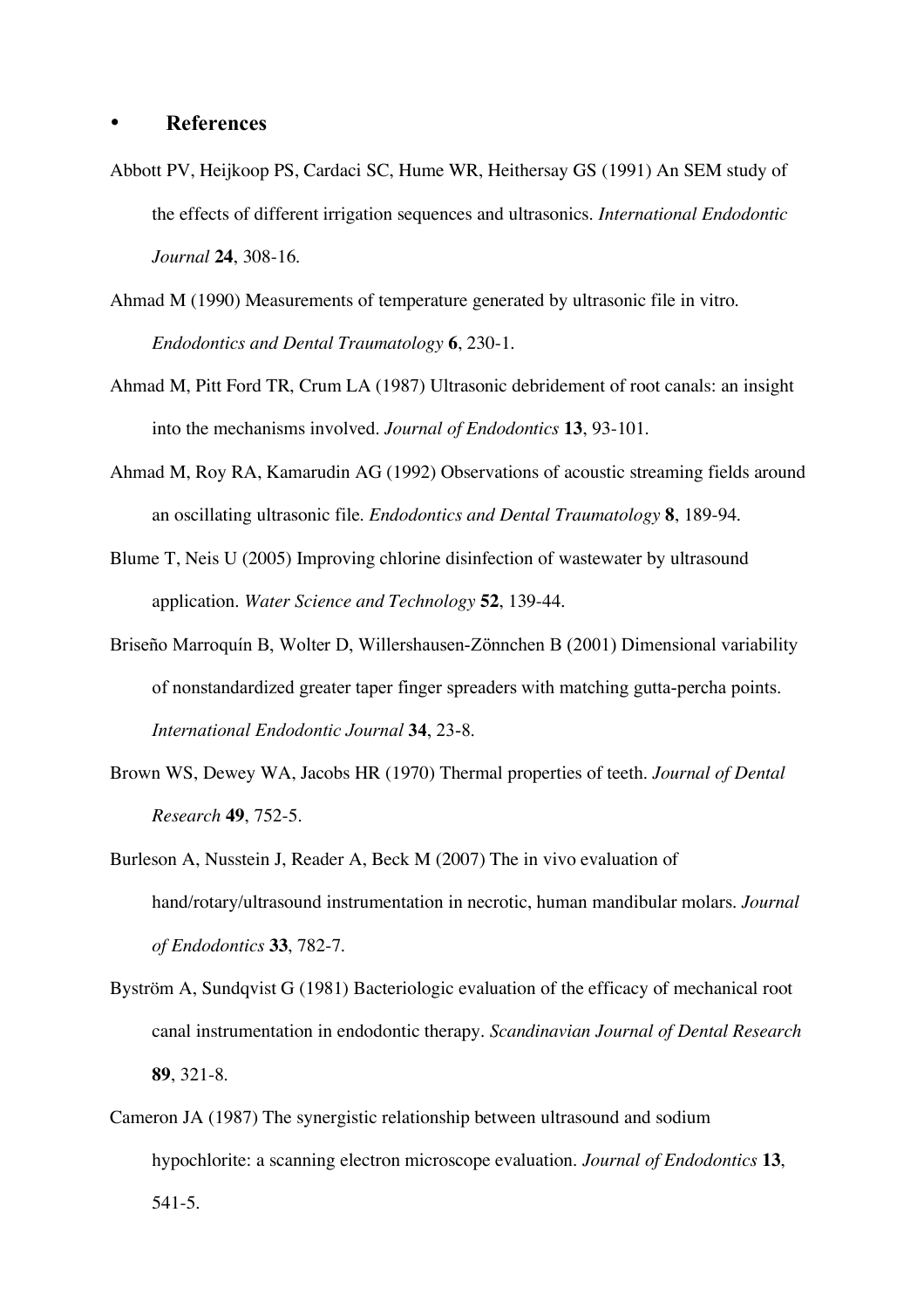- Cameron JA (1988) The effect of ultrasonic endodontics on the temperature of the root canal wall. *Journal of Endodontics* **14**, 554-9.
- Cheung GS, Stock CJ (1993) In vitro cleaning ability of root canal irrigants with and without endosonics. *International Endodontic Journal* **26**, 334-43.
- Cunningham WT, Martin H, Forrest WR (1982) Evaluation of root canal debridement by the endosonic ultrasonic synergistic system. *Oral Surgery Oral Medicine Oral Pathology* **53**, 401-4.
- De Deus QD (1975) Frequency, location, and direction of the lateral, secondary, and accessory canals. *Journal of Endodontics* **1**, 361-6.
- Lumley PJ, Walmsley AD, Laird WR (1988) An investigation into cavitational activity occurring in endosonic instrumentation. *Journal of Dentistry* **16**, 120-2.
- Martin H (1976) Ultrasonic disinfection of the root canal. *Oral Surgery Oral Medicine Oral Pathology* **42**, 92-9.
- Martin H, Cunningham W (1985) Endosonics- the ultrasonic synergistic system of endodontics. *Endodontics and Dental Traumatology* **1**, 201-6.
- Naenni N, Thoma K, Zehnder M (2004) Soft tissue dissolution capacity of currently used and potential endodontic irrigants. *Journal of Endodontics* **30**, 785-7.
- Nair PN, Henry S, Cano V, Vera J (2005) Microbial status of apical root canal system of human mandibular first molars with primary apical periodontitis after "one-visit" endodontic treatment. *Oral Surgery Oral Medicine Oral Pathology Oral Radiology and Endodontics* **99**, 231-52.
- Richman MJ (1957) The use of ultrasonics in root canal therapy and resection. *Journal of Dental Medicine* **12**, 12-8.
- Sirtes G, Waltimo T, Schaetzle M, Zehnder M (2005) The effects of temperature on sodium hypochlorite short-term stability, pulp dissolution capacity, and antimicrobial efficacy. *Journal of Endodontics* **31**, 669-71.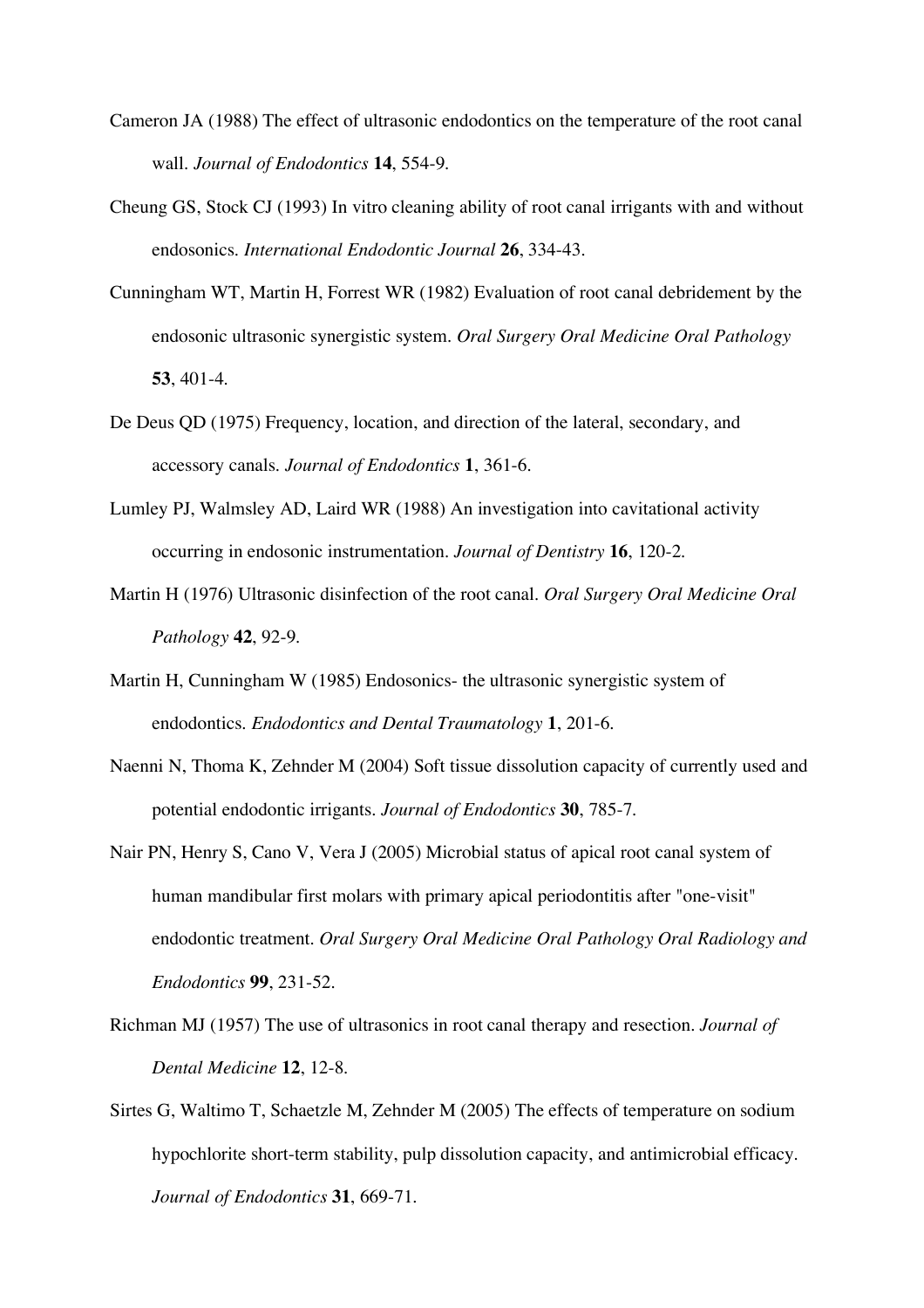Suslick KS (1990) Sonochemistry. *Science* **247**, 1439-45.

- van der Sluis LW, Versluis M, Wu MK, Wesselink PR (2007) Passive ultrasonic irrigation of the root canal: a review of the literature. *International Endodontic Journal* **40**, 415-26.
- van der Sluis LW, Wu MK Wesselink PR (2005) The efficacy of ultrasonic irrigation to remove artificially placed dentine debris from human root canals prepared using instruments of varying taper. *International Endodontic Journal* **38**, 764-8.
- Vianna ME, Horz HP, Gomes BP, Conrads G (2006) In vivo evaluation of microbial reduction after chemo-mechanical preparation of human root canals containing necrotic pulp tissue. *International Endodontic Journal* **39**, 484-92.
- Walmsley AD (1987) Ultrasound and root canal treatment: the need for scientific evaluation. *International Endodontic Journal* **20**, 105-11.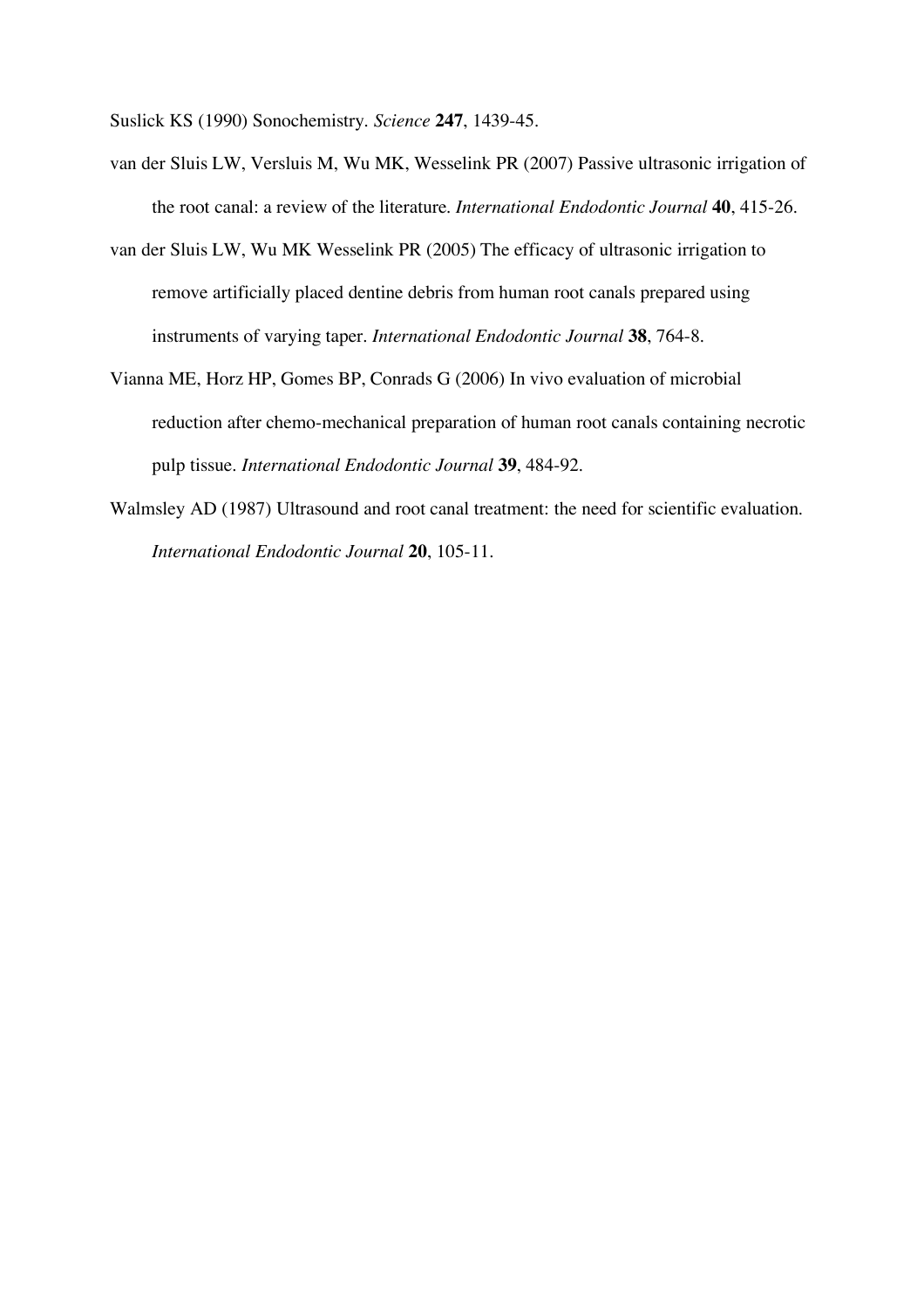## *Figure captions*

**Figure 1** Preparation of an epoxy resin model used in this study: a) template to ensure similar simulated accessory canal position and angulation between the models; b) positioning of the finger spreader and the wires; c) mold made of pink wax filled with epoxy resin; d) finished model.

**Figure 2** Temperatures (°C) measured in the simulated main canal after passive ultrasonic irrigation (blue) and during the mock treatment with a heated sodium hypochlorite solution (red) over time. Dots indicate means, error bars standard deviations  $(N = 3)$ .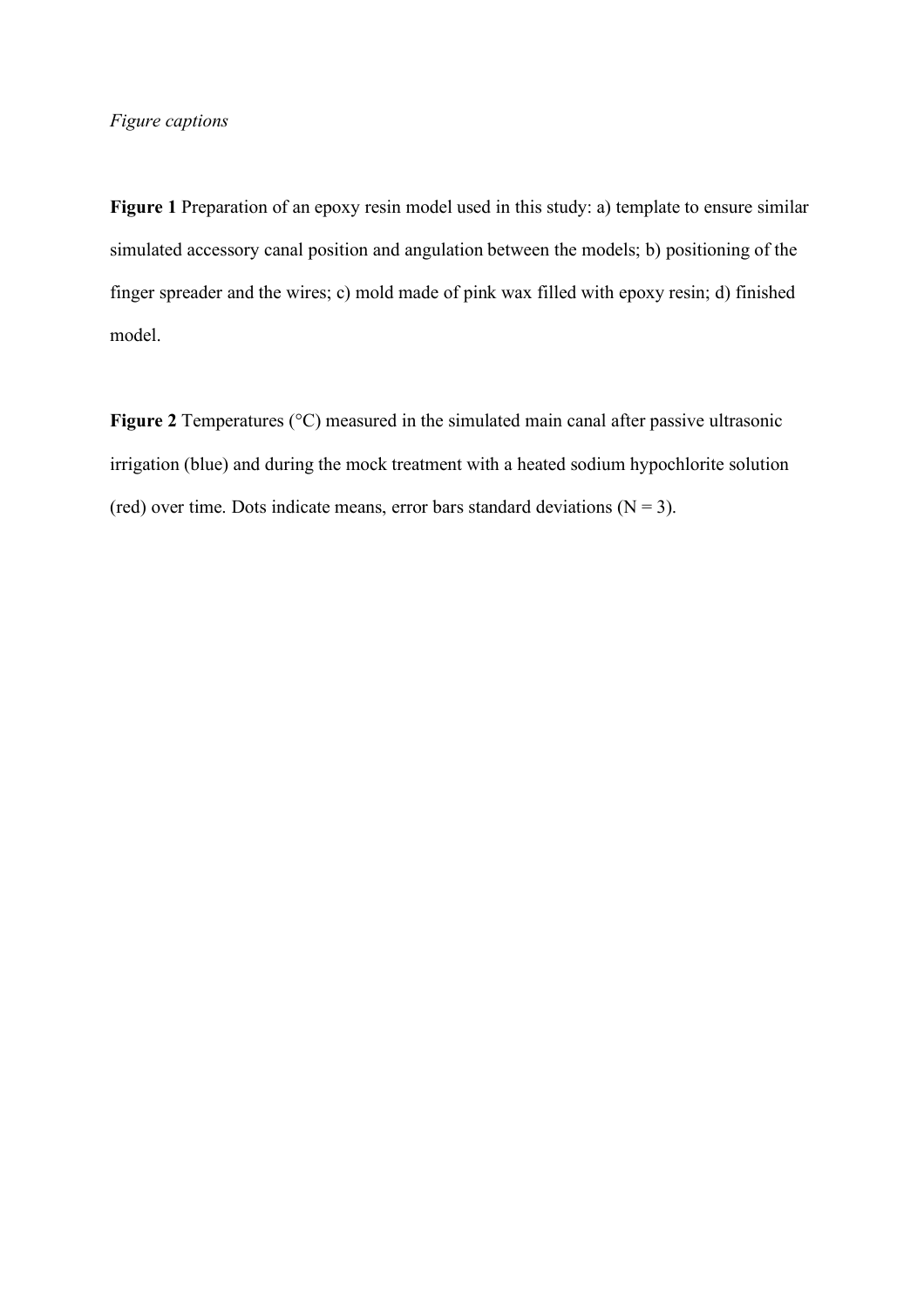





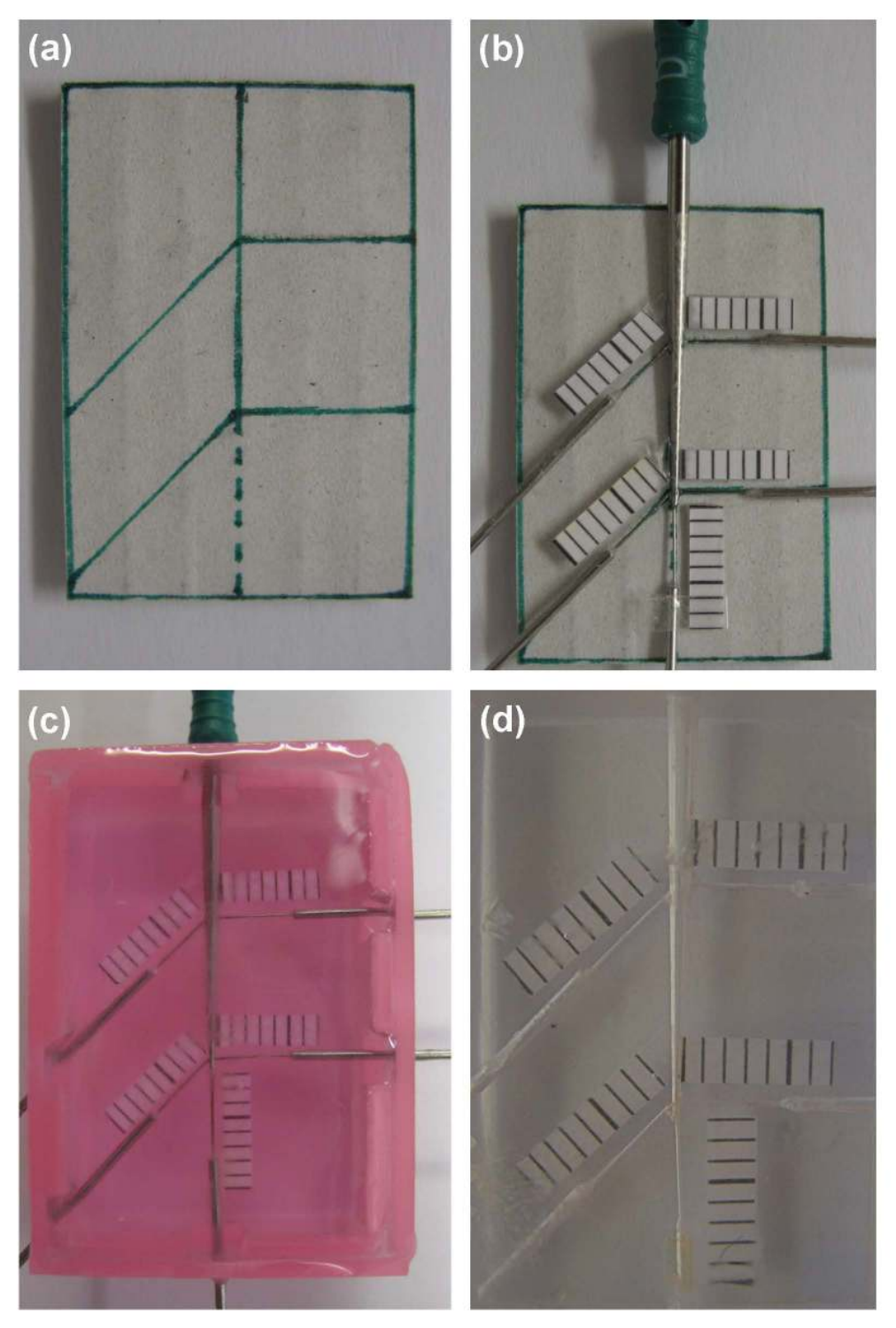## **Irrigant Temperature in Test and Control Experiment**

- PUI - Pre-heated NaOCI



**Time**